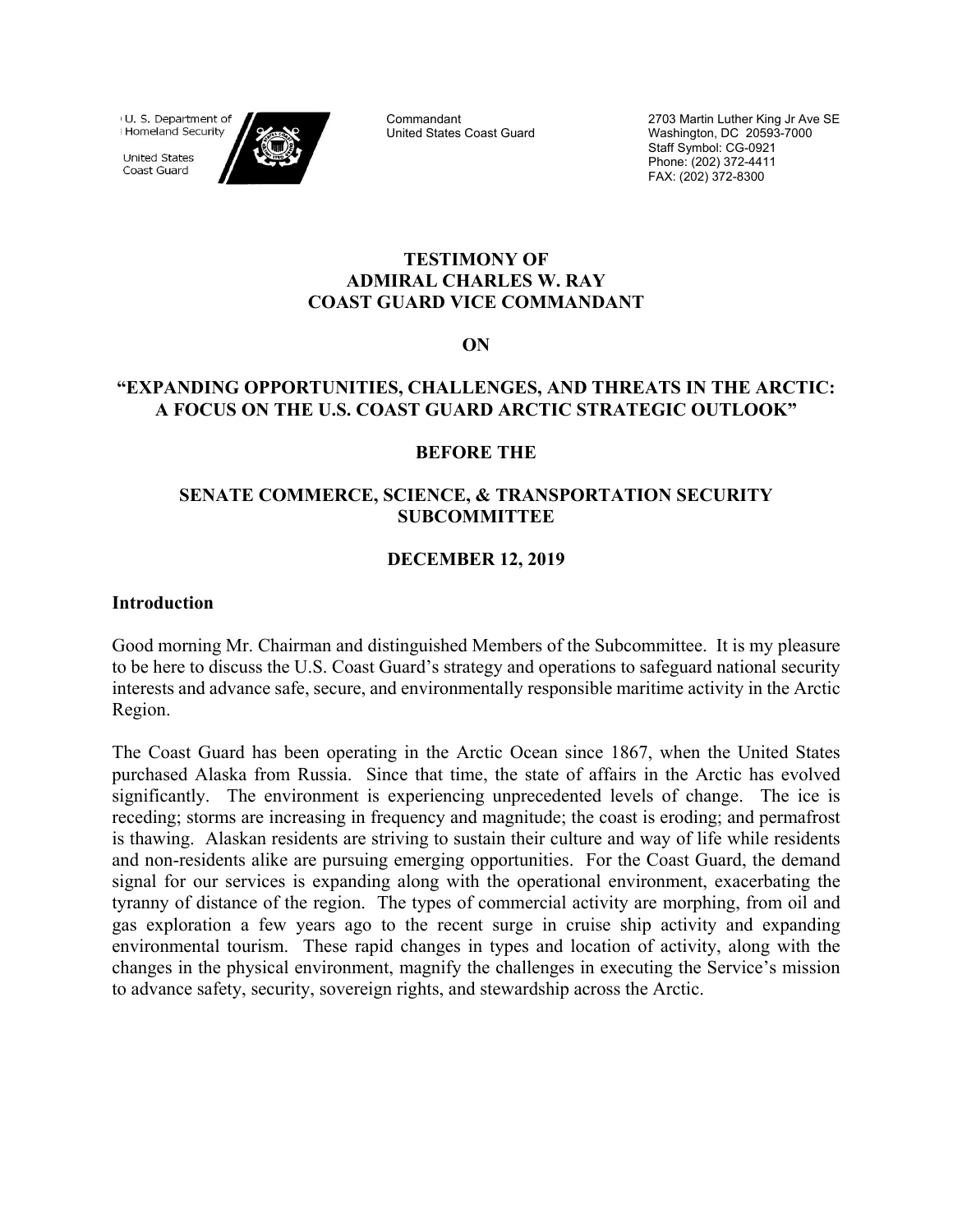Simultaneously, the geopolitical environment is rapidly changing as state and non-state actors seek to advance their own interests in the Arctic. Allies, partners, and competitors alike increasingly compete for diplomatic, economic, and strategic advantage. The National Defense Strategy describes a world no longer at either peace or war but rather one of enduring great power competition.

Shaping and influencing this continuum requires a mixture of diplomatic, informational, military, economic, financial, intelligence, and law enforcement efforts to achieve and sustain national strategic objectives. As the only U.S. Armed Force with both military and law enforcement authorities, combined with membership in the intelligence community, the Coast Guard moves seamlessly to bridge the layers in this competition continuum. Specifically, the Coast Guard's constabulary function and broad authorities serve as a beneficial bridge between the hard-power lethality of the Defense Department and soft-power diplomacy of the State Department. This strategic versatility is well suited for operating in ambiguous environments requiring a flexible blend of diplomatic, information, military, economic, financial, intelligence, and law enforcement elements of statecraft. This makes the Coast Guard a unique agency to cultivate strong international relationships and better build a coalition of Arctic partners based on mutual interests and values that strengthen regional stability and enhance prosperity across the region. In collaboration with our Federal partners, the ultimate goal is for the Coast Guard to be the preferred, transparent partner in the Arctic.

Our recently published 2019 Arctic Strategic Outlook reaffirms the Service's commitment to American leadership in the region through partnership, unity of effort, and continuous innovation, and establishes three lines of effort to achieve long-term success. First, we will enhance capability to operate effectively in a dynamic Arctic domain; second, we will strengthen the rules-based order; and third, we will innovate and adapt to promote resilience and foster prosperity. Our strategy aligns with the Nation's needs and interests to secure the Arctic, which requires significant investment and a whole-of-government approach across multiple Departments, agencies, and Services. The Coast Guard's value in this whole of government approach is our experience, leadership, model behavior, and ability to compete below the level of armed conflict. Therefore, strengthening the Coast Guard empowers the Nation to secure the Arctic against threats and shape the region as a safe, cooperative, and prosperous domain.

## **National Security Interests in the Arctic Region**

The United States is an Arctic nation with extensive sovereign rights and responsibilities, and our national security interests in the Arctic are significant, in part due to the reemergence of great power competition in the region. As access to the region evolves, many Arctic and non-Arctic nations aspire to assert or expand their role in governing the region; the dynamic operational environment continues to present risks and opportunities for a broad spectrum of stakeholders. To safeguard our national interests, the United States must plan for a robust, year-round maritime presence commensurate with the expanding interest in the Arctic's strategic value, in its natural resources, and in its potential as a transportation corridor between Asia, Europe, and North America. If we are not vigilant and proactive, other non-Arctic nations will outpace us in assuring their strategic interests in the Arctic in ways that may adversely affect the United States' interests.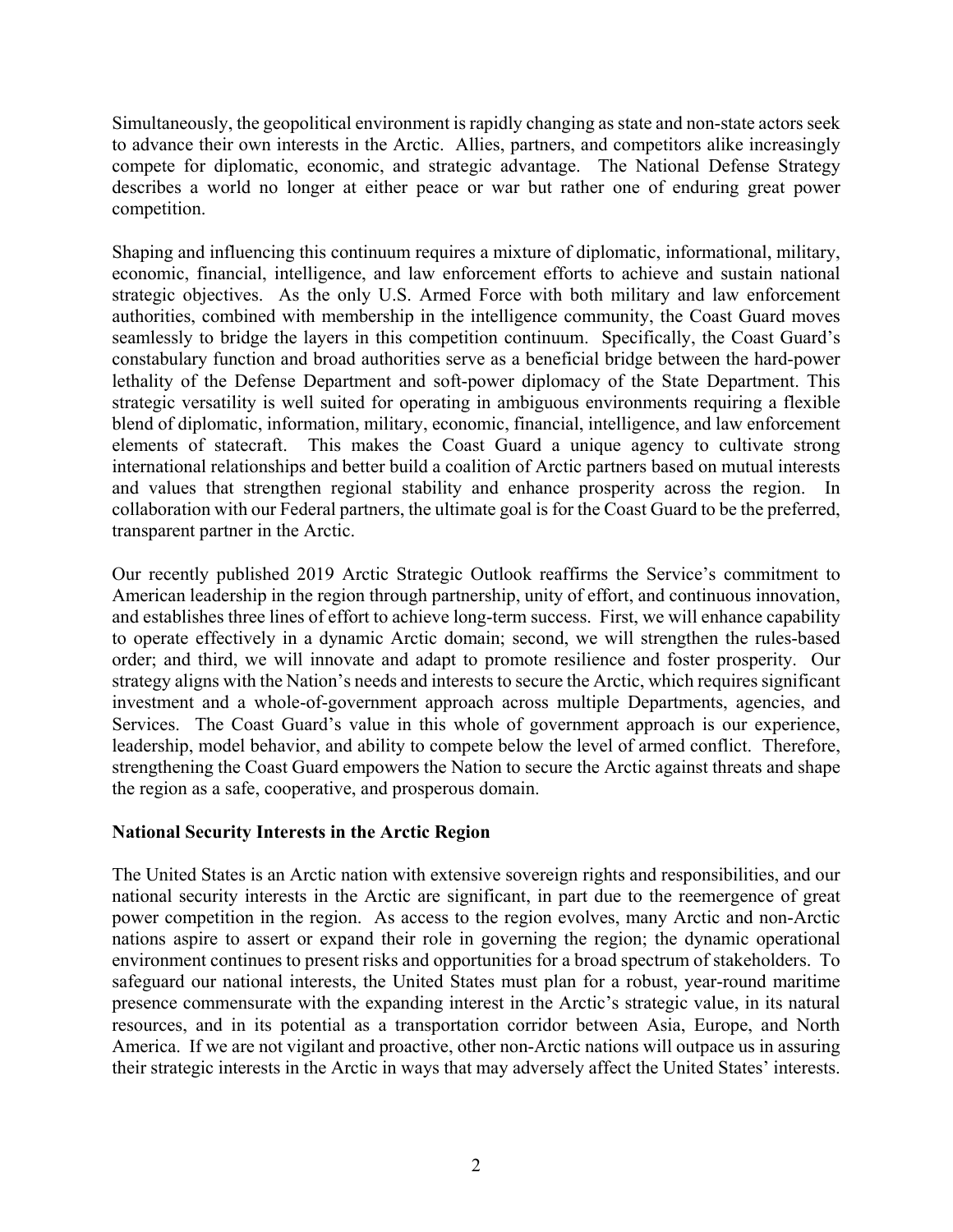Actions and intentions of Arctic and non-Arctic states shape the security environment and geopolitical stability of the region. In particular, our two near-peer competitors, Russia and China, are demonstrably intent on exploiting the maritime domain to advance their interests. Twenty percent of Russia's landmass is north of the Arctic Circle, and both onshore and offshore resource (minerals, oil, and gas) development is crucial to the Russian economy. Russia is also advancing the growth of the Northern Sea Route (NSR) for trans-Arctic shipping and other commercial opportunities.

The NSR continues to set new shipping records, last year reaching 19.7 million tons of goods transported along the route. Natural resource extraction is the main contributor to these increases, predominantly oil and gas shipments from their Yamal facilities. If their energy projections come to fruition, then transport volumes on the NSR could reach 100 million tons per year by 2030.

From a military perspective, Russia's long Arctic coastline, once stripped of sea ice in the future, will be both vulnerable, and able to support naval fleets readily deployable between the Atlantic and Pacific. The Russian government is currently rebuilding and expanding military bases that had previously fallen into disuse. These renewed capabilities include air bases, ports, weapons systems, troop deployments, domain awareness tools, and search-and-rescue response. Additionally, Russia has the world's largest number of icebreakers. With over 50 icebreakers that include four operational, nuclear-powered heavy icebreakers, and plans to build an additional seven nuclear powered icebreakers, Russia maintains the capabilities, capacities, experienced crews, and infrastructure necessary to operate and surge into the Arctic year-round.

China has recently taken an active role in Arctic development, pursuing economic investments with every Arctic nation in key strategic areas, such as oil and gas development, ports, railways, and infrastructure. It has purchased numerous resource deposits throughout the region, including uranium, energy, and rare-earth elements. With the release of their Arctic Policy paper in January 2018, China declared itself a nation intrinsically tied to the Arctic, and signaled their intention to play a security and governance role in the region. China has directed Chinese companies and government agencies to become more involved in Arctic affairs, and is rapidly developing its ability to operate in the region. This year, China launched its first home-built icebreaker and has begun designing an even more powerful and potentially nuclear-powered Polar icebreaker expected to have twice the icebreaking capability of its newest vessel. With three icebreakers China will have greater access than the United States currently has to the Arctic, its ports, and its resources. The concern with Chinese activities in the Arctic is the potential to disrupt the cooperation and stability in the region. Around the globe, China uses coercion, influence operations, debt-trap diplomacy, and implied military threats to persuade other states to heed China's strategic agenda. China views the Arctic as a component of its One Belt, One Road initiative, recently dubbed the Polar Silk Road. China's ambitions and outreach are fraught with risk, often times diminishing the sovereignty of states and fracturing the rules-based governance currently employed in the region.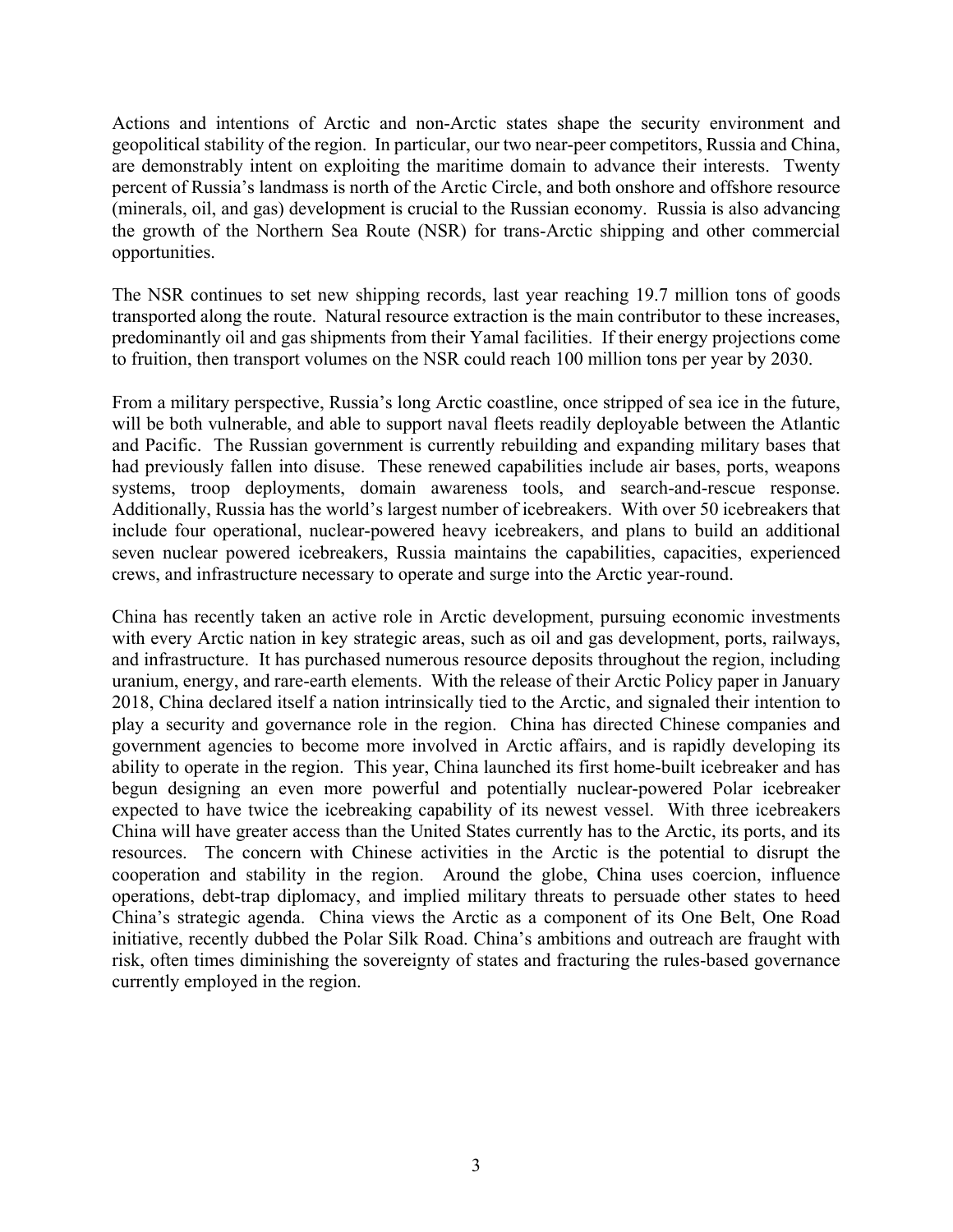National security interests extend to the local level as well. For example, economic, environmental, and human security and stewardship are also linked to the changes and expanding activity in the Arctic. Significant increases in natural resource extraction in the U.S. Arctic have not yet materialized, but industries continue to explore opportunities so that they are positioned to leverage economic prospects as they emerge. Current industry growth in the Arctic includes a significant increase in cruise tourism and transpolar flights, which could potentially increase search and rescue missions and risk to the pristine environment. Additionally, we have observed steady but measured growth of shipping through the Bering Strait over the past ten years, across all sectors of industry. As the Arctic continues to experience longer and larger periods of reduced or ice-free conditions, commercial interest and exploitation will grow. A recent U.S. Committee on the Marine Transportation System report projects that by 2030, vessel traffic through the Bering Strait could increase to more than 370 transits, which is roughly three times the 2008 traffic levels. This potential rise will increase the demand for the Coast Guard to monitor, protect, and regulate increased maritime activity, such as de-conflicting shipping corridors in U.S. waters with subsistence hunting and fishing communities.

Food security is another significant issue for Arctic residents and our Nation as a whole. The Bering Sea provides more than half of the wild-caught fish and shellfish in the United States, and the wildlife for subsistence harvesting. Alaska is ranked seventh in the world in global fish exporters, and their seafood industry accounts for almost \$6 billion a year in total economic activity. Additionally, approximately 70% of the U.S. Arctic population relies on subsistence hunting and fishing for survival, the vast majority of which comes from the sea. Thus, changes occurring in the Arctic Ocean are increasing the risk to food security for the globe, from shipping that disrupts migration patterns, to increased risk of pollution incidents, to growth in illegal, unreported, and unregulated fishing as fish stocks migrate.

As human activity continues to increase in the Arctic region, challenges associated with legal and illicit activity plus state and non-state actors are likely to increase. In the face of this competition continuum, the Coast Guard's value proposition is even more critical in the Arctic and around the globe. The Service upholds freedom of the seas and the rules-based order by setting and enforcing standards of behavior in the maritime domain.

#### **Balancing National Security Interests Across the Globe**

The Coast Guard possesses a broad suite of authorities and capabilities unique from the other armed services and traditional instruments of national defense. As previously noted, the Coast Guard's authorities expand beyond traditional military and intelligence roles, to include law enforcement and regulatory roles. This combination, along with a multitude of steady-state international bilateral agreements, offers a distinct compliment to conventional defense forces in the ongoing struggle to compete below the level of armed conflict.

Coast Guard international engagements complement more traditional U.S. military posturing. Regular and persistent Coast Guard presence and peaceful engagements support regional stability while positioning the United States as the global maritime security partner of choice. The Coast Guard operates around the world in accordance with over 60 international bilateral agreements, to include 11 with Oceania nations.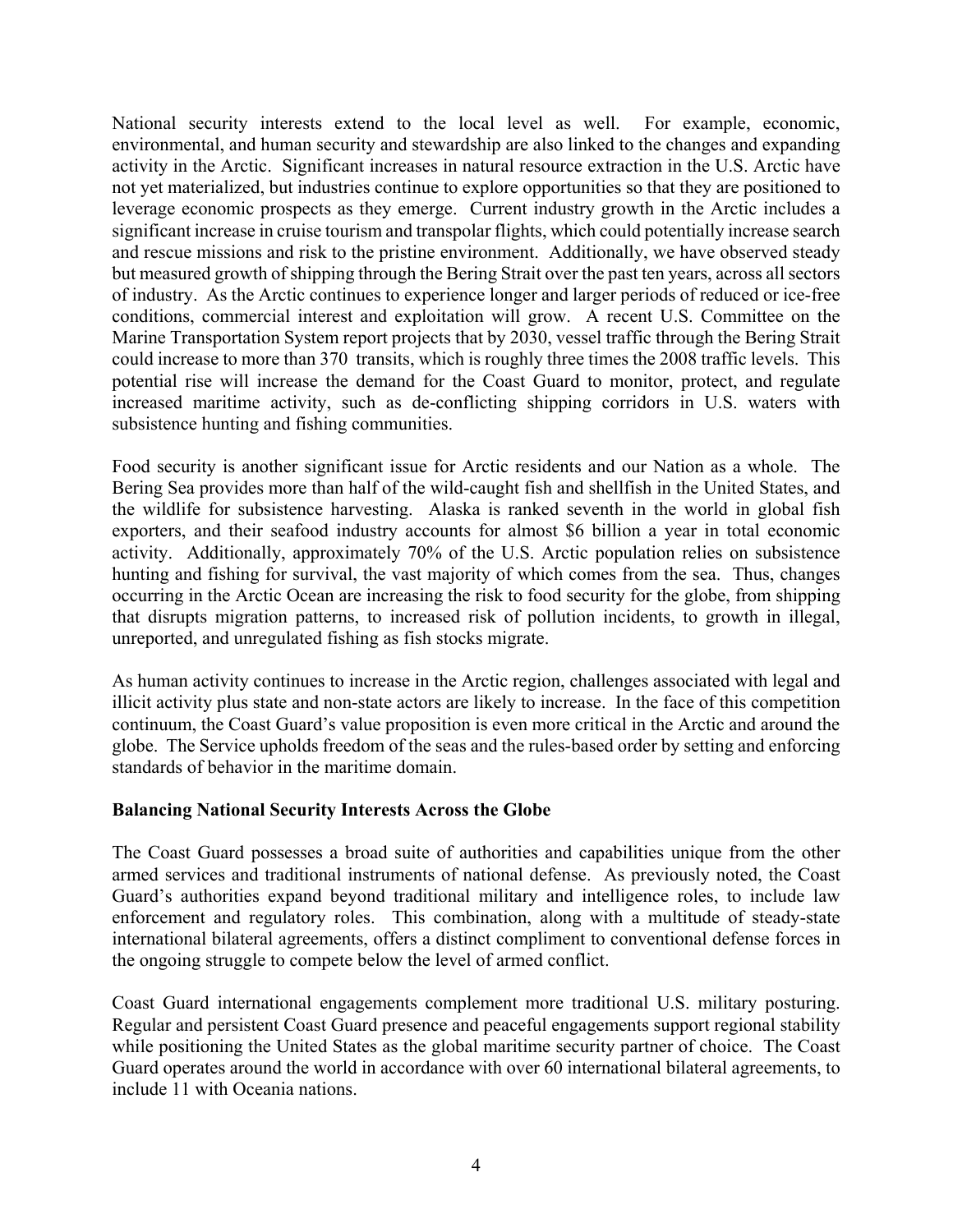Furthermore, the Service is also party to and, in many cases, serves in a leading capacity within a variety of multilateral forums including the North Pacific Coast Guard Forum, Arctic Coast Guard Forum, South East Asia Maritime Law Enforcement Cooperation, and the Africa Maritime Law Enforcement Partnership. This combination of access, authorities, and international acceptance, offers an indispensable opportunity of regional support and stability in this new era of competing influence.

As the world's preeminent coast guard, the U.S. Coast Guard is logically the most suited to build partner capacity in maritime law enforcement, search and rescue, marine safety, fisheries management and conservation—all of which are traditional Coast Guard missions. These missions, incidentally, are in growing demand across the globe. Illegal, Unreported and Unregulated (IUU) fishing, in particular, is a priority issue impacting global stability, in the Atlantic, across the Pacific, and even in Antarctica, where many economies heavily depend on local fish stocks as a primary source of protein and personal income.

The Service, through its internationally recognized maritime law enforcement expertise and a multitude of bilateral and related ship rider agreements, offers viable options to augment partner nation law enforcement capacity to patrol their respective exclusive economic zones. These efforts are essential to preserving, protecting, and defending critical regional and migratory fish stock sustainability and economic vitality while simultaneously countering the malign influence and predatory practices of globally-spread powers such as China.

# **The Coast Guard in Alaska and the Arctic Region**

The Coast Guard has been an active leader in the Arctic for over 150 years. Our latest 2019 Arctic Strategic Outlook reaffirms our commitment to American leadership in the region and articulates the ends, ways, and means to promote and safeguard national security in the Arctic. This includes waging a campaign for safety, sovereign rights, and stewardship through cooperation, addressing competition below the level of conflict, and preparing for conflict should it arise. The following highlights some of the initiatives that have particular impacts on our national and international security, but these activities must be part of an integrated, whole-of-government approach to security in the Arctic.

## **Strategic Leadership**

As many nations and other stakeholders across the world aspire to expand their roles and activities in the Arctic, the Coast Guard is working collaboratively through international bodies to address the emerging challenges and opportunities in the region. One example is our support to the Arctic Council, which is a high-level international forum focused primarily on environmental protection and sustainable development issues in the Arctic region. The Council is composed of the eight Arctic nations, six Arctic indigenous groups, observer nations (including China), and nongovernmental organizations that have observer status. The Coast Guard plays a significant role in supporting our Nation's existing engagement in Arctic Council activities through representation on two standing working groups – Emergency Prevention, Preparedness & Response (EPPR), and Protection of the Arctic Marine Environment (PAME).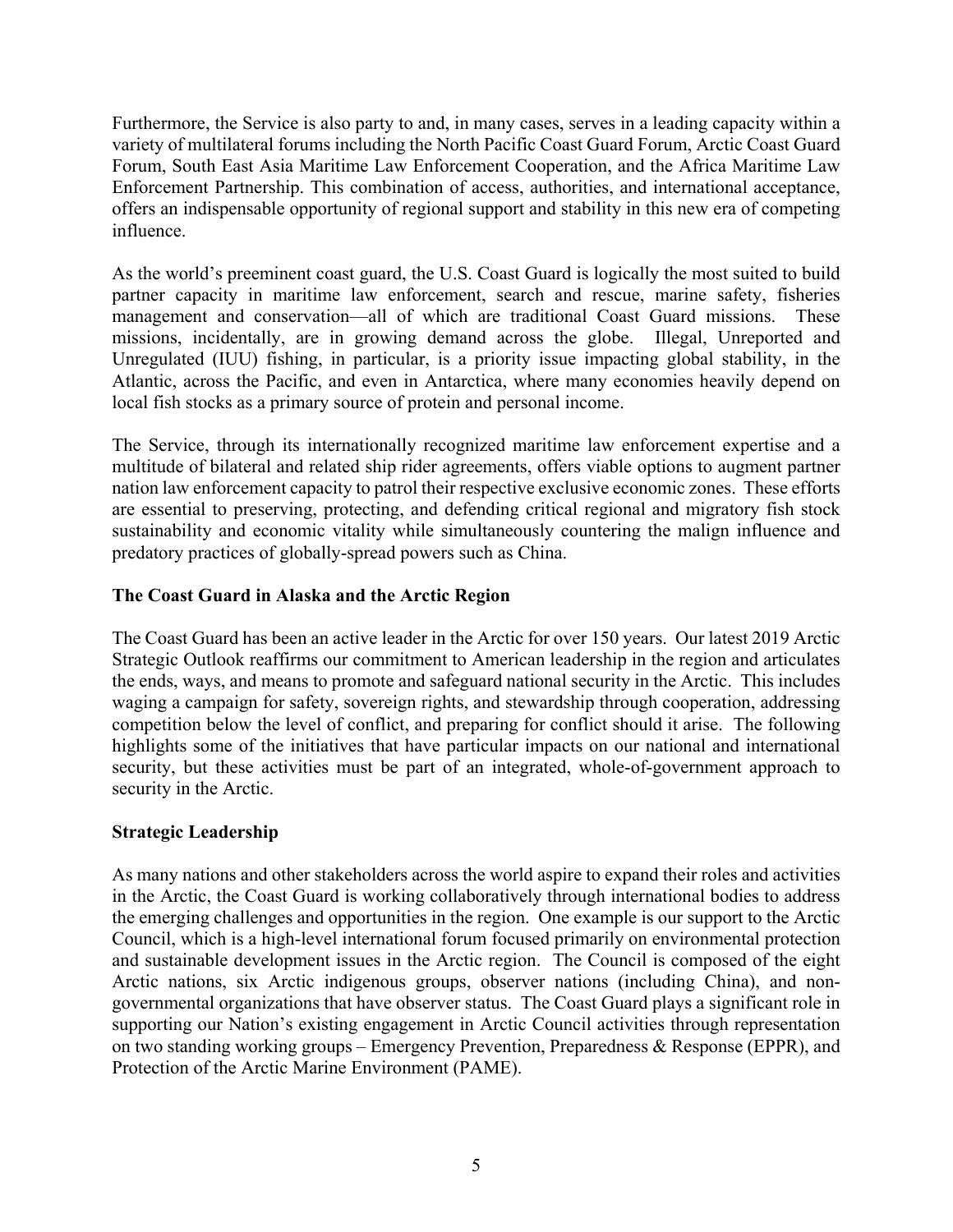Under the EPPR working group, the Coast Guard leads the U.S. Government delegation and serves as Chair of the Marine Environmental Response Experts Group. Within PAME, the Coast Guard participates in the Shipping Experts Group where we support projects such as mitigation of risks associated with the use and carriage of heavy fuel oil by vessels in the Arctic. The Coast Guard also served on the Council's Task Force on Arctic Marine Cooperation and has been active in other task forces that established the 2011 Arctic Search and Rescue Agreement, the 2013 Oil Spill Prevention and Response Agreement, and the 2015 Framework for Oil Pollution Prevention.

The Coast Guard has also supported Arctic safety through other international bodies such as the International Maritime Organization (IMO). The Coast Guard was instrumental in the IMO's development and adoption of the International Code for Ships Operating in Polar Waters (Polar Code) to cover the design, construction, equipment, operational, training, and environmental protection matters relevant to ships operating in the Polar regions. In 2017, the Coast Guard completed a rulemaking process to issue Polar Ship Certificates to U.S. vessels. We also developed and promulgated guidance to industry and our Captains-of-the-Port on how to ensure compliance with the Polar Code.

Additionally, in November 2017, the Coast Guard collaborated with the Russian Federation to jointly develop and submit a proposal to the IMO to establish a system of two-way routes in the Bering Strait and Bering Sea. The Coast Guard also submitted an associated proposal to establish "Areas to be Avoided" in three environmentally sensitive areas. The objective was to advance the maritime transportation system in the region; promote the safe, responsible flow of commerce; and de-conflict the commercial uses of the waterways with subsistence activities. The IMO adopted these measures at the 99th session of its Maritime Safety Committee, and the provisions entered into force in December 2018. These are but two examples of the Coast Guard being proactive in addressing emerging international and domestic maritime concerns in the Arctic.

Last, the Arctic Coast Guard Forum (ACGF) is a bridge between diplomacy and operations. Formally established in October 2015, the ACGF operationalizes all of the elements of our Arctic strategy as well as the objectives of the Arctic Council. It is a unique, action-oriented maritime governance forum where the Coast Guard and our peer agencies from the other seven Arctic nations strengthen relationships, identify lessons learned, share best practices, carry out exercises, conduct combined operations, and coordinate emergency response missions. In April 2019, the ACGF conducted its second live exercise, POLARIS, which incorporated six ships and five aircraft from the ACGF member nations to respond to a simulated cruise ship in distress near Finland. The exercise was a successful demonstration of combined operations with the eight ACGF nations and highlights the criticality of coordination in maritime environmental response and the responsibility to ensure search and rescue resources are prepared to respond.

#### **Coast Guard Operations in the American Arctic**

Operation ARCTIC SHIELD is the Coast Guard's year-round planning and operational endeavor that provides a flexible, mobile, and scalable presence in the Arctic domain. In 2019, ARCTIC SHIELD (AS19) operations advanced national and Coast Guard strategic goals by aligning operations to mitigate real-world threats and leverage opportunities of strategic interest.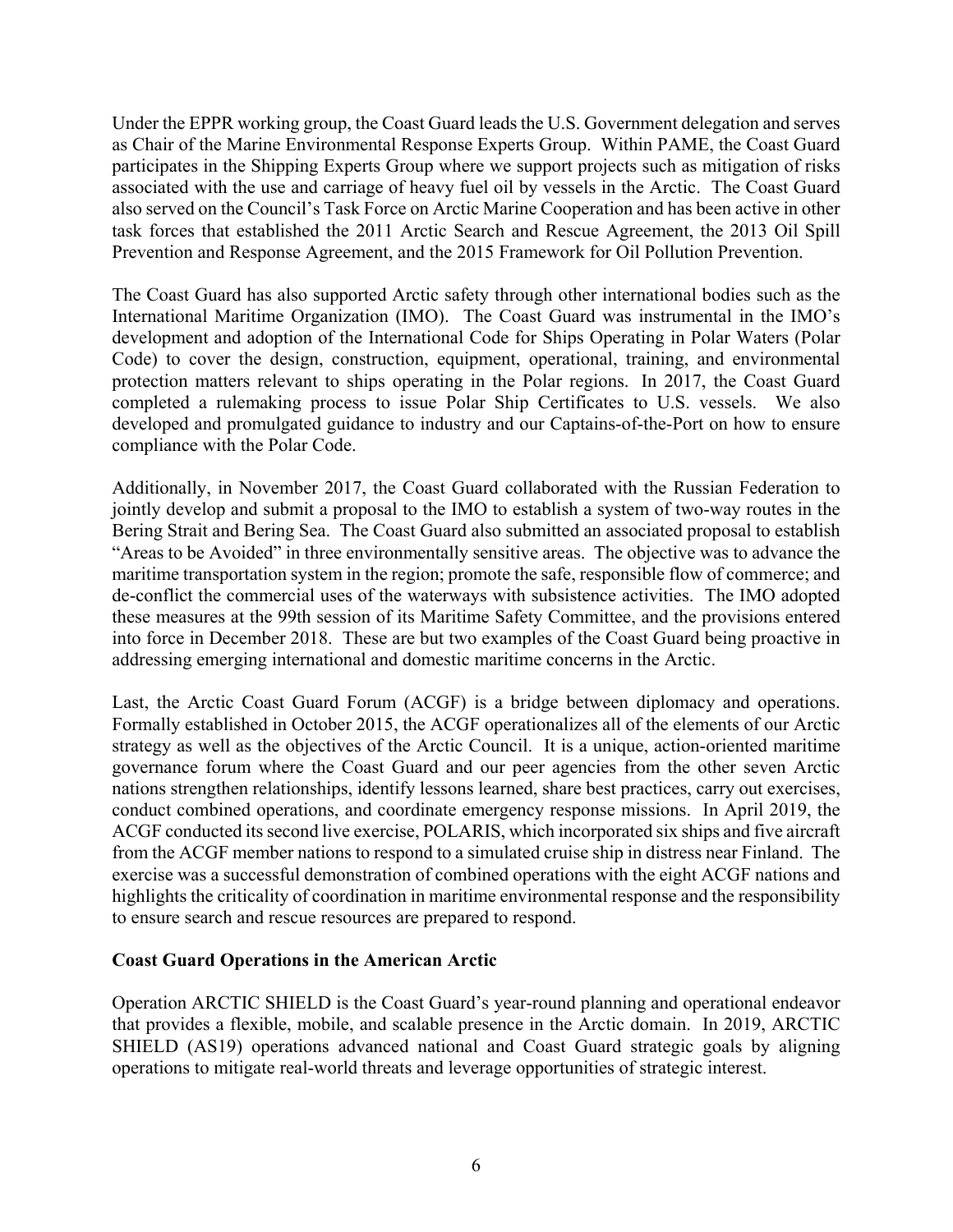To promote regional resilience and strengthen the maritime transportation system, the Coast Guard spearheaded a Marine Safety Task Force (MSTF) to conduct missions in the remote regions of their Area of Responsibility (AOR). Employing active and reserve surge personnel, the MSTF deployed to and engaged with 102 local communities to perform marine safety and marine environmental protection missions in villages not on the road system in the Arctic and Western Alaska. In addition to the summer surge support, a major contributor to the MSTF success has been its partnerships: the Civil Air Patrol transportation saved valuable resources and allowed personnel to transit more seamlessly between remote villages.

The MSTF teams inspected over 60% of the region's 380 regulated bulk oil facilities – a massive improvement over the prior annual average of 12%. Frequent inspections and proactive communications between the Coast Guard and facility operators will reduce the environmental risk to remote communities, help remote villages build capacity to respond, and set baselines for resilience and awareness as their environment rapidly changes.

From July to October, MH-60 helicopters and crews deployed to Forward Operating Location Kotzebue and to Utqiagvik to conduct Coast Guard missions. This year, those helicopters completed 25 SAR cases, saved 13 lives, and assisted 28 others in an environment harsher than anywhere else the Coast Guard operates. Additionally these assets improved the Coast Guard's maritime domain awareness in the Arctic and provided critical support to federal and state personnel studying marine mammals. The Coast Guard partnered with DoD to leverage their strategic lift capabilities to deploy the assets to Kotzebue and the North Slope. Additionally, when the helicopters made the unplanned shift to Utqiagvik in September, the Coast Guard leveraged a longstanding positive partnership with the North Slope Borough to gain critical hanger space and logistical support on short notice. The Coast Guard would not have been able to complete its scheduled deployment to the Arctic and provide SAR coverage to North Slope mariners without the efforts and support from both. The Coast Guard departed Utqiagvik on October 31, 2019, but subsistence whale hunting is still ongoing today. This highlights the changing operational environment not only for the Coast Guard but also for Arctic residents. The lengthened "shoulder" seasons of open water are beyond the period in which the Coast Guard has the resources to be present. Without the Coast Guard's highly mobile expeditionary forces, risk to mariners and coastal residents will escalate as maritime activity and traffic expands throughout the vast Arctic.

AS19 exercised the Coast Guard's expeditionary capability by deploying a team from our Deployable Specialized Forces in California to conduct shore based law enforcement operations for the Kotzebue salmon state fishery that consists of nearly 100 small open skiffs. The enforcement operation reinforced several years of extensive marine prevention outreach, education, and training with these fishers. Planning and executing this mission highlighted the logistical and administrative challenges involved in supporting mission execution in the Arctic. This deployed law enforcement team provided 3 weeks of on-water presence and contacted 59 commercial fishing vessels and conducted 27 boardings with 5 voyage terminations. The operation bolstered community support from the mayor and local fishermen and rallied the community to improve their own safety and survivability at sea.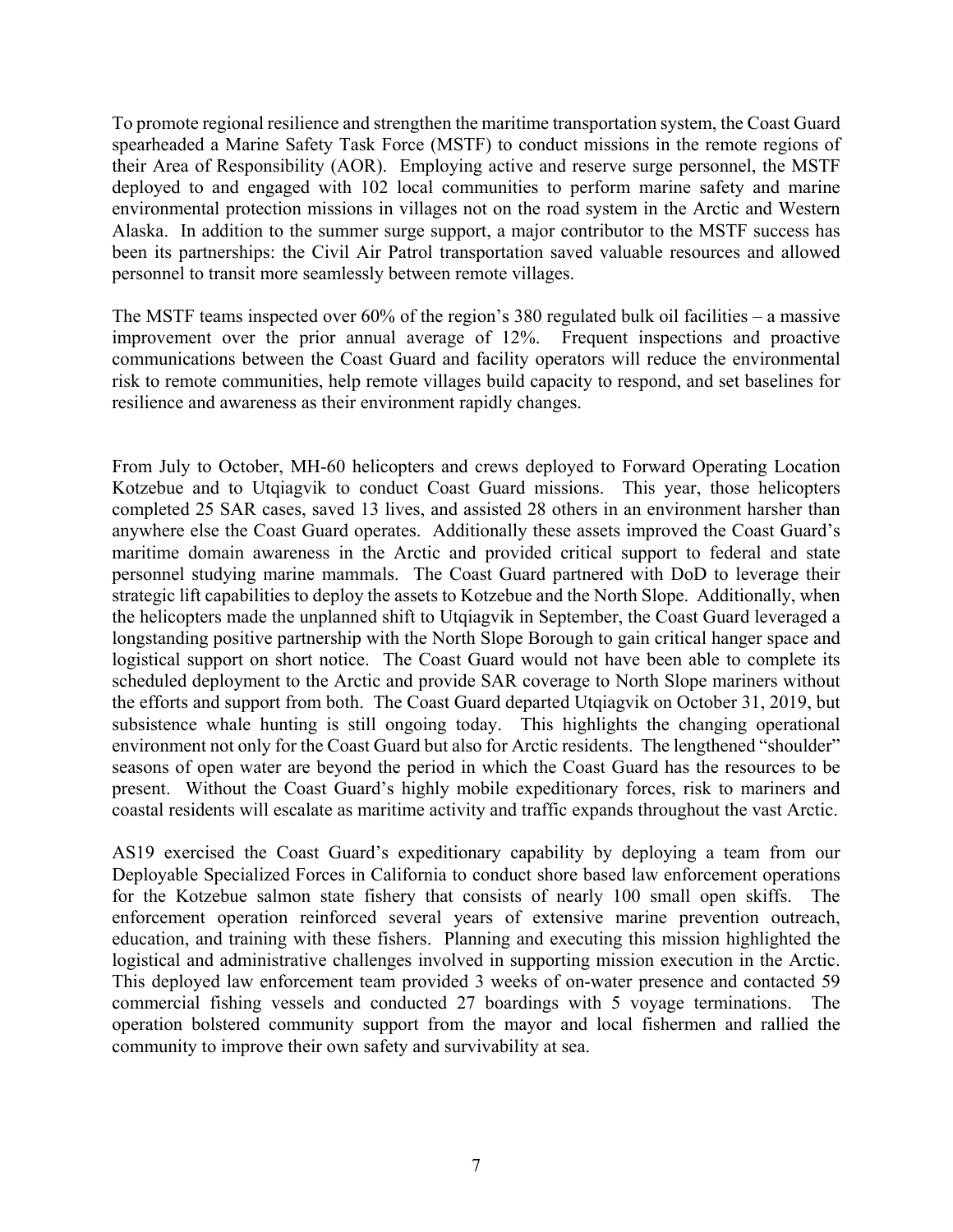In the absence of a consistent law enforcement presence in the region, the Coast Guard must develop and exercise expeditionary capability to project surface forces into the Arctic as the weather patterns are less predictable and maritime activity continues to evolve. This team's employment points to the urgent need to modernize assets, infrastructure, and platforms to effectively operate and provide presence in the Arctic.

In 2020, operations will be supported with cutter, aircraft, and shoreside presence across Western and Northern Alaska. Specific activities include establishing a regional SAR response capability, conducting boardings to promote fishing vessel safety, facility and vessel inspections, gold dredge fleet inspections, maritime safety compliance enforcement, and ice rescue training.

Planned activities also include testing and improving oil spill preparedness and response capabilities, conducting a commercial aircraft crash-related mass rescue exercise, and completing a joint maritime pollution contingency exercise with international partners. Year-round outreach efforts will continue to deliver education and awareness services to Arctic communities and outlying native villages.

As presence equals influence, the Coast Guard must continue to evaluate options to advance our 2019 Arctic Strategic Outlook as well as national interests in the region. The resurgence of nationstate competition over the past 5-10 years has coincided with the dramatic changes in the physical environment of the Arctic. This reality has elevated the Arctic's prominence as a strategically competitive space. The Coast Guard, and the Nation, have limited means to respond to, intercept, or collect information on vessels operating in the Arctic region.

## **Icebreaking Capacity and Acquisition Status**

The ability for the United States to lead in the Arctic, both strategically and operationally, hinges on having the capabilities and capacity (presence) to protect our national sovereignty and safeguard our homeland security interests. The foundation of the Coast Guard's operational presence and influence is U.S. icebreakers, whose purpose is to provide assured, year-round access to the polar regions for executing national security missions within existing Coast Guard authorities. Our heavy icebreakers must be fully interoperable with DoD, international allies, and partners to optimally carry out national maritime homeland defense and homeland security missions. Thus, they will include sufficient space, weight, and power to conduct the full complement of multimission activities that support our Nation's current and future national security interests in the Arctic.

The 2010 High Latitude Mission Analysis Report (HL MAR) identified the need for six new polar icebreakers (at least three of which must be heavy) under the assumption that, in the future, the Coast Guard would be required to perform nine of its eleven statutory missions year-round in the Arctic, and meet all icebreaking needs in support of the United States Antarctic Program.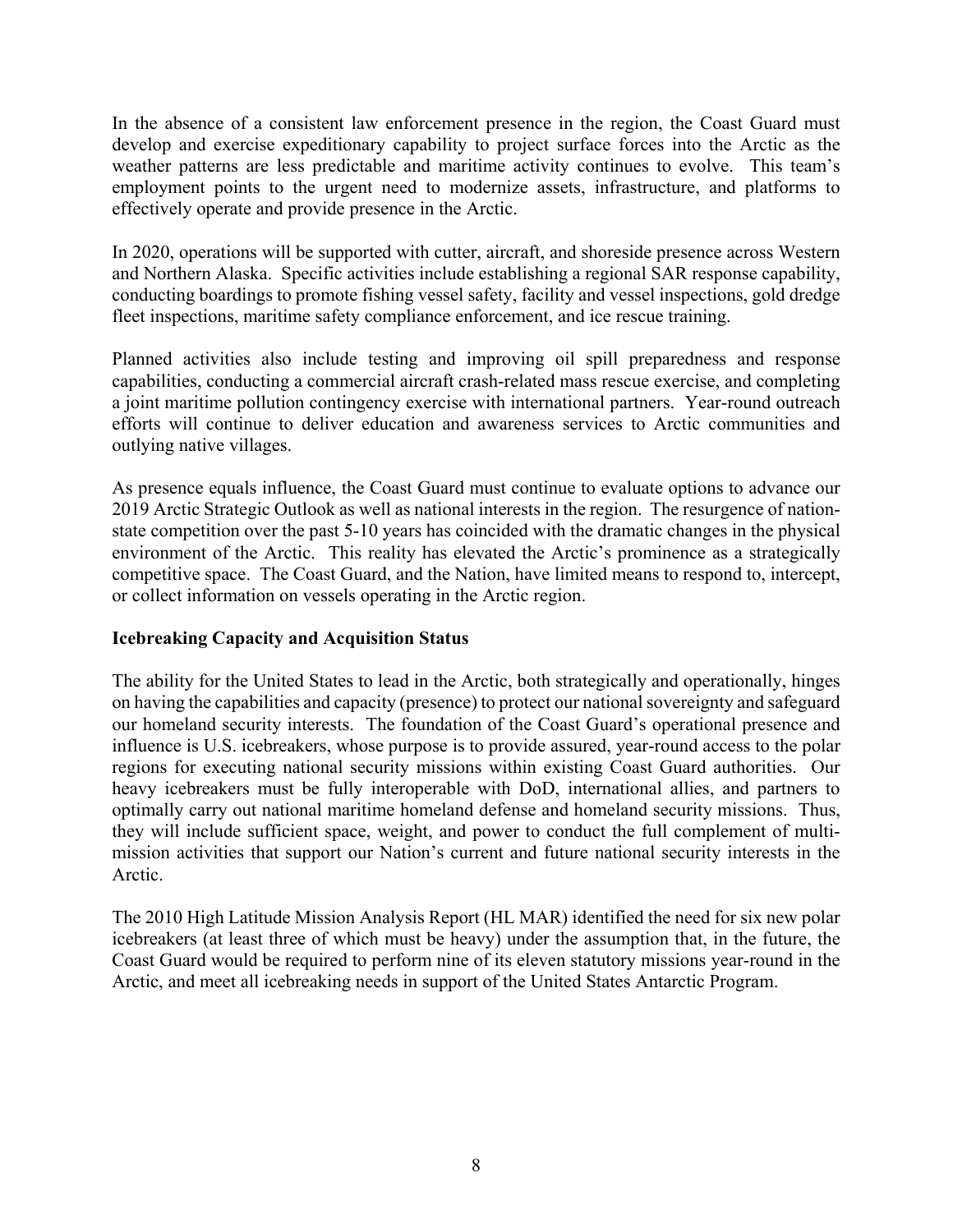In 2017, the Coast Guard's Center for Arctic Study and Policy completed an addendum to the HL MAR. The objectives were to provide a broad overview of changes in the polar regions over the last seven years and to provide specific information for use in determining potential impacts on mission areas in the polar regions. This addendum provides confidence in the original findings and encourages the sustained reliance on its initial recommendations on the Nation's need for six icebreakers, three of which must be heavy icebreakers.

The current Coast Guard icebreaker capacity is one heavy polar icebreaker, CGC POLAR STAR – commissioned in 1976, and one medium icebreaker, CGC HEALY – commissioned in 2000. The primary differences between heavy and medium icebreakers are endurance and power. The Coast Guard considers a heavy icebreaker to be one that can break at least six feet of ice at a continuous speed of three knots and operate year-round in the Arctic, with the necessary systems and endurance to protect its crew in the event it has to "winter-over" in substantial ice conditions. Conversely, medium icebreakers are designed to operate seasonally in the Arctic.

Due to the strong support of the Administration and Congress, the FY 2019 appropriation included full funding for the acquisition of our first Polar Security Cutter (PSC), and some long lead time materials for the second. This investment sends a strong message that the Nation is serious about our interests in the Arctic. In April of this year, the joint Coast Guard and Navy Integrated Program Office (IPO) awarded VT Halter Marine Inc., of Pascagoula, Mississippi, a fixed price incentive (firm) contract for the detail design and construction of the lead PSC. We are as close as we have been in over 40 years to recapitalizing our icebreaking fleet, and continued investment will ensure we meet our Nation's growing needs in the rapidly evolving and dynamic polar regions.

The Coast Guard also understands that we must maintain our existing heavy and medium icebreaking capability while proceeding with recapitalization. Construction on the first PSC is planned to begin in 2021 with delivery planned for 2024; however, the contract includes financial incentives for earlier delivery. Maintenance of POLAR STAR will be critical to sustaining this capability until the new PSCs are delivered. Robust planning efforts for a service life extension project on POLAR STAR are already underway and initial work for this project will begin in 2020, with phased industrial work occurring annually from 2021 through 2023. The end goal of this process will be to extend the vessel's service life until delivery of at least the second new PSC.

#### **Shore Infrastructure**

In addition to having the necessary platforms to maintain our presence in the Arctic, the Coast Guard maintains a robust shore infrastructure laydown in Alaska. Shore facilities support all Coast Guard operations and personnel, as well as provide required infrastructure to support the needs of the Service's operational communities. Investments in shore infrastructure are critical to modernizing the Coast Guard and equipping our workforce with the facilities required to meet mission.